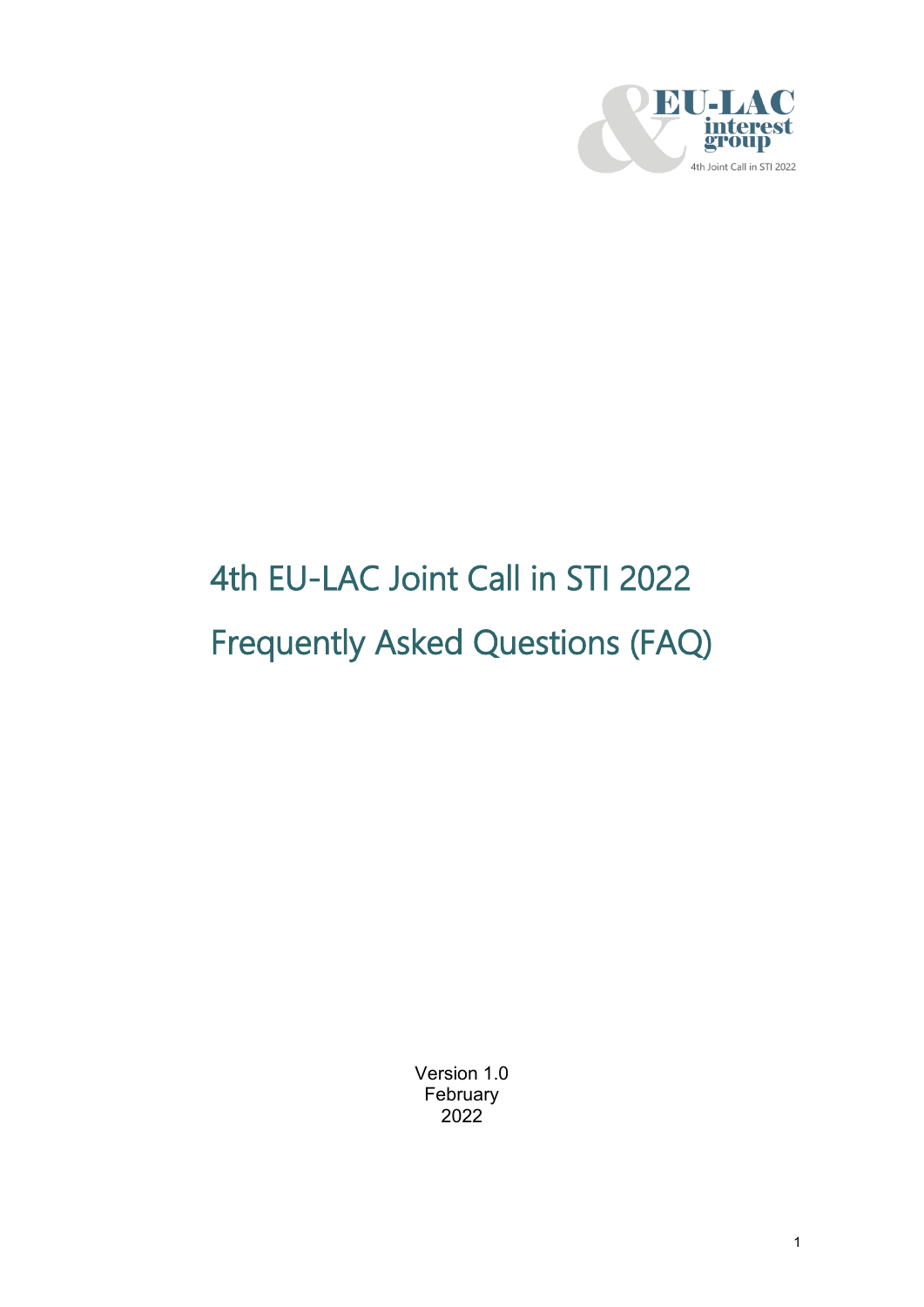

# *Eligibility*

#### **Q1**: *Who can apply?*

**A1:** Applicants can represent public and private scientific, research, technological and innovation institutions on national, federal or EU-LAC regional level, research active industry and NGOs and other institutions involved in research and or innovation activities, as long as they are eligible for funding according to the respective national and/or institutional rules. Prospective applicants are requested to discuss eligibility with their national/regional funding organisations. The funding organisations participating in the call and their national/regional regulations that apply to the Call are available at [https://www.eucelac-platform.eu/joint-call/4th-eu-lac-joint-call-sti-2022.](https://www.eucelac-platform.eu/joint-call/4th-eu-lac-joint-call-sti-2022)

Only applicants from the participating listed countries/regions and topics are eligible for funding. Additional researchers or enterprises are free to participate in all topics if they are able to clearly demonstrate an added value to the consortium and secure their own funding. Self-funded partners cannot coordinate a proposal.

#### **Q2**: *What is the definition of a Research Infrastructure?*

**A2**: Following the definition of the European Commission, a Research Infrastructures (RI) are **facilities that provide resources and services for research communities to conduct research and foster innovation**. In case of doubt, please contact the Call Secretariat, who will check if a given facility matches the concept of RI.

#### **Q3**: *The consortium of proposals submitted to topics related with RIs should include one European or LAC RI, or one in each region?*

**A3**: Since the goal of the RI topics is to enhance the mutual openness and cooperation, the participation of at least one RI in each region is the best possible situation. Nevertheless, with the participation of **at least one RI, either in Europe or LAC countries**, the proposal is eligible. A list of possible LAC RI is provided in the Call Text. This list is informative. It does not imply that proposals must include at least one of these RI.

#### **Q4:** *What is the minimum size of the consortium?*

**A4:** Project consortia must consist of at least four eligible partners (all requesting funding from a funding organisation listed in the Call text) from four different countries with at least two countries from each region.

#### **Q5:** *Can partners from other countries/regions than those participating in the 4th EU-LAC Joint Call in STI 2022 join the consortium?*

**A5:** Yes, but only if they are self-financed, prove an additional value to the project and the minimum eligible partners conditions are met in the proposal (see Q4).

#### **Q6:** *Can applicants be involved in more than one project as coordinators?*

**A6:** No. Coordinators cannot submit more than one proposal. Nevertheless, one research institution – as a legal entity – is allowed to participate as a coordinator or partner in several project proposals.

#### **Q7**: *Can an applicant be involved in more that one proposal, as PI, not as coordinator?*

**A7**: Yes, under the international eligibility rules, but national/regional rules may specify restrictions. Please check the national/regional rules that apply at: [https://www.eucelac](https://www.eucelac-platform.eu/joint-call/4th-eu-lac-joint-call-sti-2022)[platform.eu/joint-call/4th-eu-lac-joint-call-sti-2022.](https://www.eucelac-platform.eu/joint-call/4th-eu-lac-joint-call-sti-2022)

#### **Q8**: *If a partner is considered non-eligible, is the whole proposal non-eligible?*

**A8**: If the Project Coordinator does not meet the international or national eligibility requirements, the proposal will not be admitted to the evaluation procedure.

In case (a) Co-applicant(s) is (are) not eligible, the proposal may still be eligible if the eligibility criteria are met without this (these) partner(s) and the activities and goals of the project can be met.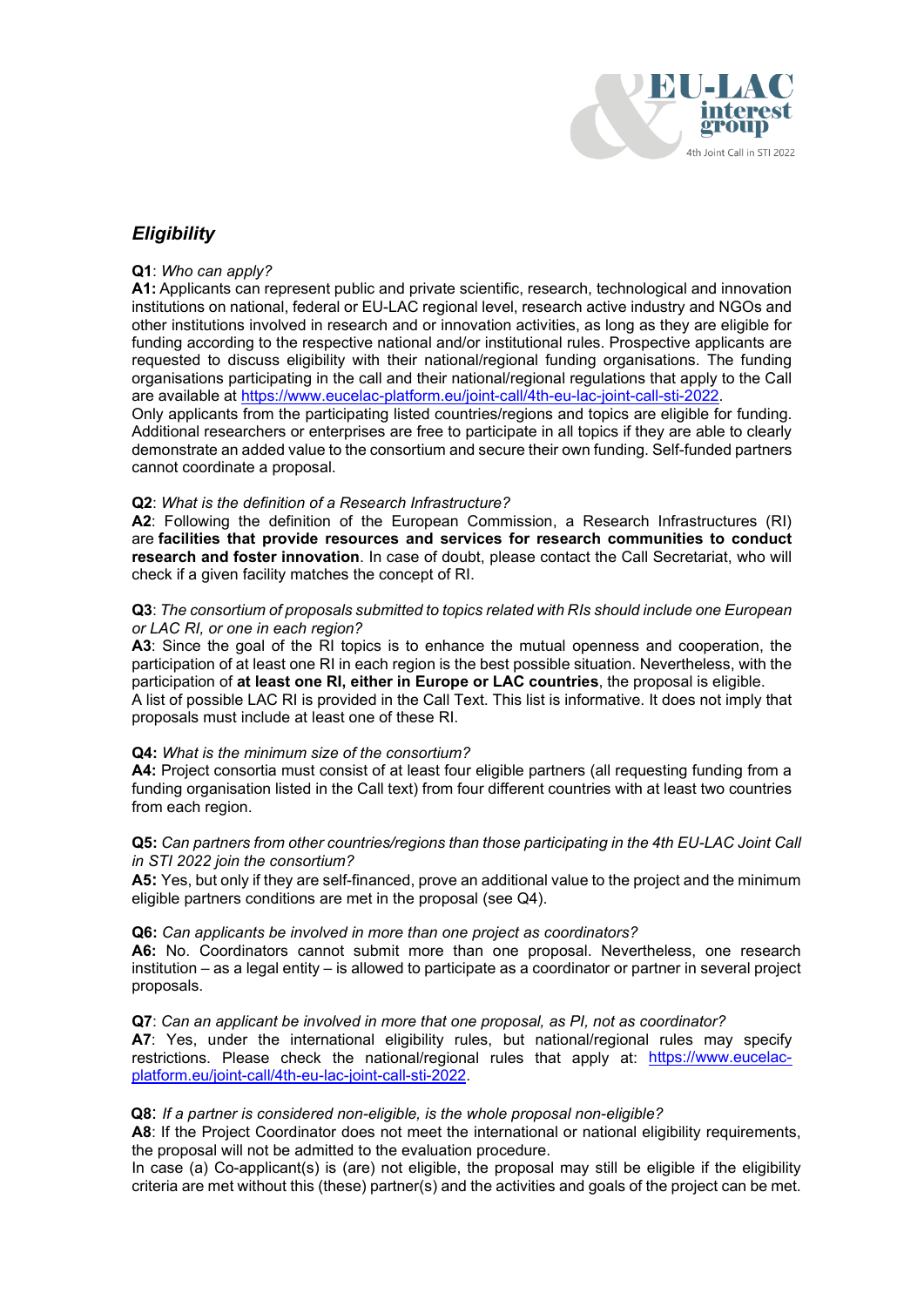

- **Q9:** *Do different entities of the same company, in different countries, count as different partners?*
- **A9:** Yes, if the different (branch) offices have their physical headquarters in the respective countries. Purely virtual entities do not count.
- **Q10** *Can a Government Institution apply?*
- **A10**: It depends on the national/regional rules applicable to the interested Governmental institution. In such cases, it is advisable to ask the Call Contact Point of the country.

## *Application Process*

**Q11:** *Where do I find my national/regional funding organization regulation?* **A11:** National and/or regional regulations can be found at the following link: [https://www.eucelac](https://www.eucelac-platform.eu/joint-call/4th-eu-lac-joint-call-sti-2022)[platform.eu/joint-call/4th-eu-lac-joint-call-sti-2022](https://www.eucelac-platform.eu/joint-call/4th-eu-lac-joint-call-sti-2022)

**Q12:** *How can I find potential partners?*

**A12:** The H2020 funded project ENRICH LAC has collaborated in the organization of the Call and has provided a platform for partner search, the [ENRICH in LAC Matchmaking platform.](https://europe-lac.b2match.io/page-2941)

**Q13:** *How do I submit a proposal? Where can I find all the necessary forms for submitting a proposal?*

**A13: All proposals must be submitted online through the** [Call Management System PT](https://ptoutline.eu/app/eu-lac-2022)  [Outline.](https://ptoutline.eu/app/eu-lac-2022) Proposals must follow the **proposal form** and mut be **written in English, respecting the proposal form.** Call Management System PT Outline.

**Q14:** *Does every applicant have to submit a proposal?*

**A14:** No, **only the project coordinator must submit the proposal** on the Call Management System, on behalf of the whole consortium.

### *Evaluation*

**Q15:** *Is there a rebuttal phase after evaluation?* **A15:** No. Evaluation results are definitive.

# *Funding*

#### **Q16:** *Who is funding this call?*

**A16:** Projects are funded by the participating national/regional funding organisations. Each funding agency will fund their national/regional partners. **All applicants are requested to contact their respective national/regional funding organisations** (see : https://www.eucelac-<br>
platform.eu/joint-call/4th-eu-lac-joint-call-sti-2022 in order to clarify additional [platform.eu/joint-call/4th-eu-lac-joint-call-sti-2022](https://www.eucelac-platform.eu/joint-call/4th-eu-lac-joint-call-sti-2022) **in** order to **national/regional funding rules.**

**Q17:** *If the funding agency from my country/region does not participate in a specific topic, can I participate in a proposal in that topic?*

**A17:** If your funding agency does not participate in a topic, you are not eligible for funding in that topic. You may participate, but as a self-funded participant. Please see Q5.

#### **Q18:** *What types of costs will be funded?*

**A18:** The level of funding and the costs covered depend on the rules of the relevant national/regional programmes. Proposers must discuss financial details with the respective funding organisations.